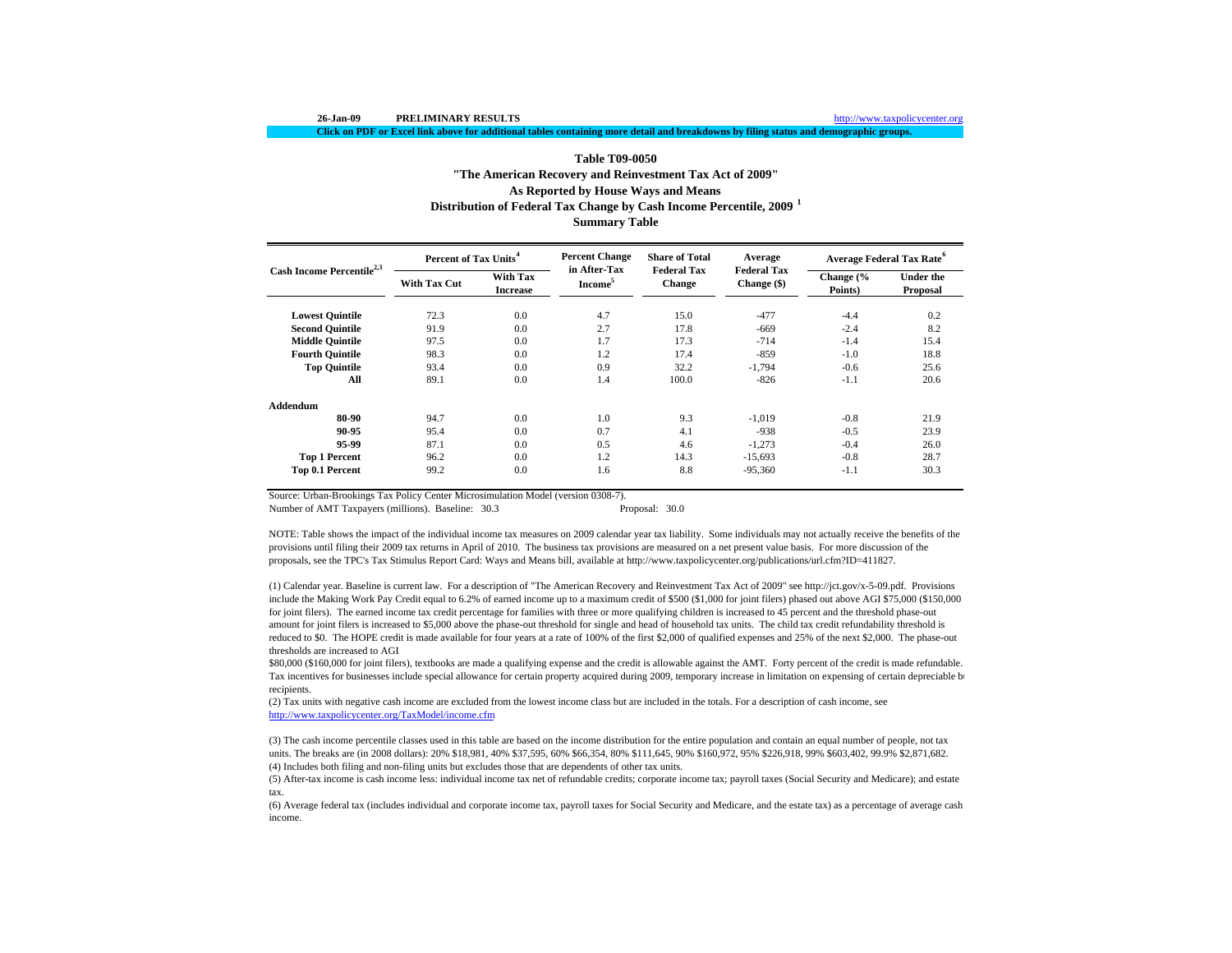#### **S** and the state of the state of the state of the state of the state of the state of the state of the state of the state of the state of the state of the state of the state of the state of the state of the state of the st

### **Table T09-0050"The American Recovery and Reinvestment Tax Act of 2009" As Reported by House Ways and Means Distribution of Federal Tax Change by Cash Income Percentile, 2009 1 Detail Table**

**Lowest Quintile** 72.3 0.0 4.7 15.0 -477 -95.1 -0.8 0.0 -4.4 0.2 **Second Quintile** 91.9 0.0 2.7 17.8 -669 -22.5 -0.7 3.3 -2.4 8.2 **Middle Quintile** 97.5 0.0 1.7 17.3 -714 -8.2 -0.4 10.3 -1.4 15.4 **Fourth Quintile** 98.3 0.0 1.2 17.4 -859 -4.9 0.0 17.9 -1.0 18.8 **Top Quintile** 93.4 0.0 0.9 32.2 -1,794 -2.5 1.8 68.4 -0.6 25.6 **All** 89.1 0.0 1.4 100.0 -826 -5.1 0.0 100.0 -1.1 20.6**Addendum80-90** 94.7 0.0 1.0 9.3 -1,019 -3.3 0.3 14.3 -0.8 21.9 **90-955**  $95.4$  0.0 0.7 4.1 -938 -2.0 0.3 10.7 -0.5 23.9 **95-99** 87.1 0.0 0.5 4.6 -1,273 -1.4 0.6 17.0 -0.4 26.0 **Top 1 Percent** 96.2 0.0 1.2 14.3 -15,693 -2.8 0.6 26.4 -0.8 28.7 **Top 0.1 Percent** 99.2 0.0 1.6 8.8 -95,360 -3.4 0.2 13.2 -1.1 30.3 **Under the Proposal Cash Income Percentile2,3 Percent of Tax Units<sup>4</sup> Share of Total Federal Tax Change Average Federal Tax Change Share of Federal Taxes Change (% Points) Under the Proposal Dollars Percent Change (% Points) Average Federal Tax Rate<sup>6</sup> With Tax Cut With Tax IncreasePercent Change in After-Tax Income5**

### **by Cash Income Percentile, 2009 <sup>1</sup> Baseline Distribution of Income and Federal Taxes**

| Cash Income Percentile <sup>2,3</sup> | Tax Units <sup>4</sup> |                     | Average             | Average<br><b>Federal Tax</b> | <b>Average After-</b>                | Average<br><b>Federal Tax</b> | <b>Share of Pre-</b><br><b>Tax Income</b> | <b>Share of Post-</b><br><b>Tax Income</b> | Share of<br><b>Federal Taxes</b> |
|---------------------------------------|------------------------|---------------------|---------------------|-------------------------------|--------------------------------------|-------------------------------|-------------------------------------------|--------------------------------------------|----------------------------------|
|                                       | Number<br>(thousands)  | Percent of<br>Total | Income<br>(Dollars) | <b>Burden</b><br>(Dollars)    | Tax Income <sup>5</sup><br>(Dollars) | Rate <sup>6</sup>             | Percent of<br><b>Total</b>                | Percent of<br>Total                        | Percent of<br>Total              |
| <b>Lowest Ouintile</b>                | 39.102                 | 26.0                | 10.744              | 501                           | 10,243                               | 4.7                           | 3.7                                       | 4.5                                        | 0.8                              |
| <b>Second Ouintile</b>                | 32.942                 | 21.9                | 28,057              | 2,980                         | 25,076                               | 10.6                          | 8.2                                       | 9.3                                        | 4.0                              |
| <b>Middle Quintile</b>                | 30.075                 | 20.0                | 51,924              | 8.717                         | 43,207                               | 16.8                          | 13.8                                      | 14.7                                       | 10.7                             |
| <b>Fourth Ouintile</b>                | 25,152                 | 16.7                | 87.992              | 17.415                        | 70,577                               | 19.8                          | 19.6                                      | 20.0                                       | 17.9                             |
| <b>Top Quintile</b>                   | 22,287                 | 14.8                | 279.244             | 73,229                        | 206,015                              | 26.2                          | 55.0                                      | 51.8                                       | 66.5                             |
| All                                   | 150,241                | 100.0               | 75,289              | 16,327                        | 58,962                               | 21.7                          | 100.0                                     | 100.0                                      | 100.0                            |
| Addendum                              |                        |                     |                     |                               |                                      |                               |                                           |                                            |                                  |
| 80-90                                 | 11.264                 | 7.5                 | 135.143             | 30,642                        | 104,500                              | 22.7                          | 13.5                                      | 13.3                                       | 14.1                             |
| 90-95                                 | 5,439                  | 3.6                 | 192,266             | 46,915                        | 145,351                              | 24.4                          | 9.3                                       | 8.9                                        | 10.4                             |
| 95-99                                 | 4,454                  | 3.0                 | 340,985             | 89,899                        | 251,086                              | 26.4                          | 13.4                                      | 12.6                                       | 16.3                             |
| <b>Top 1 Percent</b>                  | 1,131                  | 0.8                 | 1,889,937           | 558,384                       | 1,331,553                            | 29.6                          | 18.9                                      | 17.0                                       | 25.7                             |
| Top 0.1 Percent                       | 114                    | 0.1                 | 8,929,410           | 2.798.307                     | 6,131,103                            | 31.3                          | 9.0                                       | 7.9                                        | 13.0                             |

Source: Urban-Brookings Tax Policy Center Microsimulation Model (version 0308-07).

Number of AMT Taxpayers (millions). Baseline: 30.3 Proposal: 30.0

NOTE: Table shows the impact of the individual income tax measures on 2009 calendar year tax liability. Some individuals may not actually receive the benefits of the provisions until filing their 2009 tax returns in April 2010. The business tax provisions are measured on a net present value basis. For more discussion of the proposals, see the TPC's Tax Stimulus Report Card: Ways and Means bill, available at

http://www.taxpolicycenter.org/publications/url.cfm?ID=411827.

(1) Calendar year. Baseline is current law. For a description of "The American Recovery and Reinvestment Tax Act of 2009" see http://jct.gov/x-5-09.pdf. Provisions include the Making Work Pay Credit equal to 6.2% of earned income up to a maximum credit of \$500 (\$1,000 for joint filers) phased out above AGI \$75,000 (\$150,000 for joint filers). The earned income tax credit percentage for families with three or more qualifying children is increased to 45 percent and the threshold phase-out amount for joint filers is increased to \$5,000 above the phase-out threshold for single and head of household tax units. The child tax credit refundability threshold is reduced to \$0. The HOPE credit is made available for four years at a rate of 100% of the first \$2,000 of qualified expenses and 25% of the next \$2,000. The phase-out thresholds are increased to AGI \$80,000 (\$160,000 for joint filers), textbooks are made a qualifying expense and the credit is allowable against the AMT. Forty percent of the credit is made refundable. Tax incentives for businesses include special allowance for certain proper acquired during 2009, temporary increase in limitation on expensing of certain depreciable business assets, and a

5 year carryback with 10 percent cutback for 2008 and 2009 NOLs with exception for TARP recipients.

(2) Tax units with negative cash income are excluded from the lowest income class but are included in the totals. For a description of cash income, see

http://www.taxpolicycenter.org/TaxModel/income.cfm

(3) The cash income percentile classes used in this table are based on the income distribution for the entire population and contain an equal number of people, not tax units. The breaks are (in 2008 dollars): 20% \$18,981, 40% \$37,595, 60% \$66,354, 80% \$111,645, 90% \$160,972, 95% \$226,918, 99% \$603,402, 99.9% \$2,871,682.

(4) Includes both filing and non-filing units but excludes those that are dependents of other tax units.

(5) After-tax income is cash income less: individual income tax net of refundable credits; corporate income tax; payroll taxes (Social Security and Medicare); and estate tax.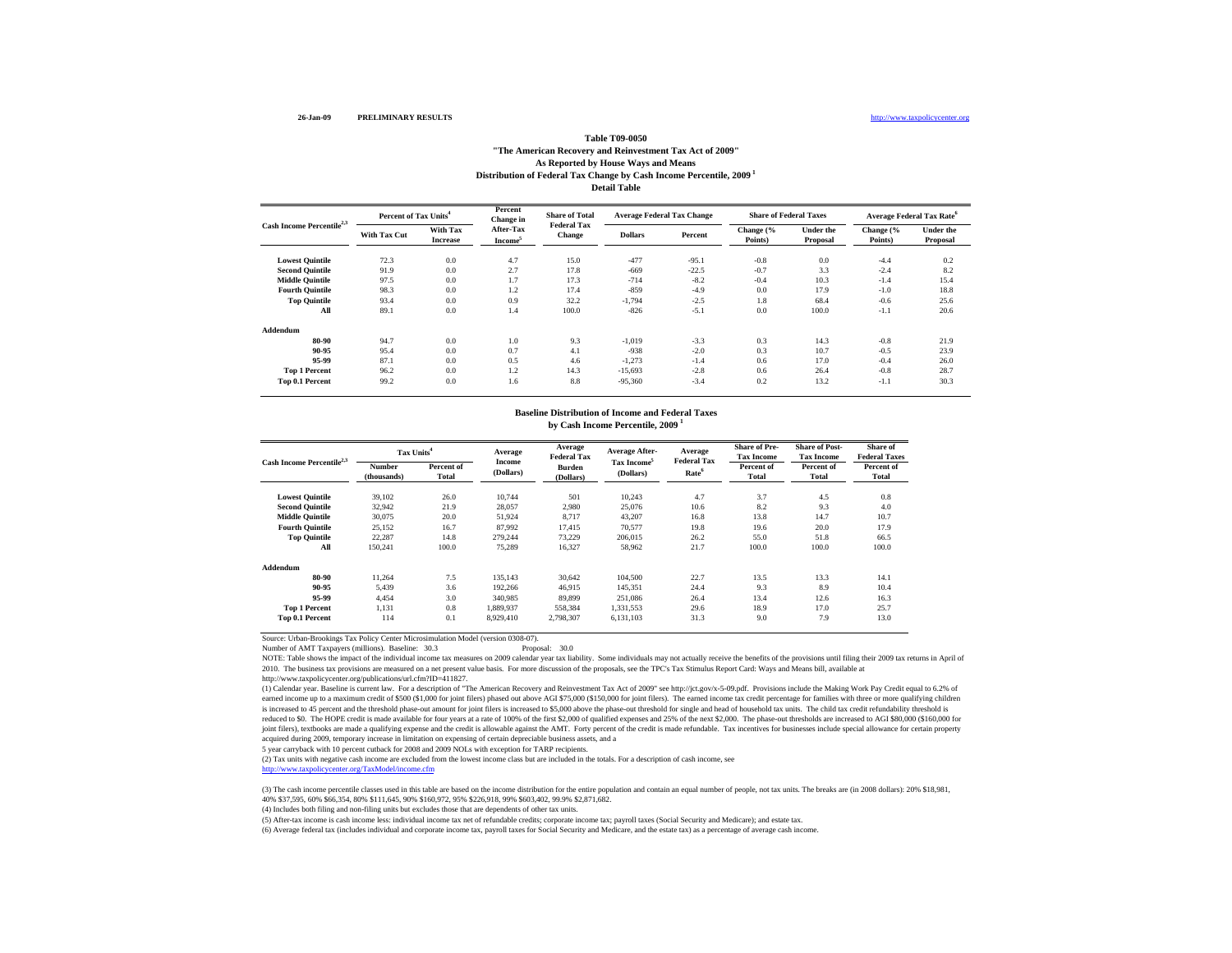#### http://www.taxpolicycenter.org

### **Table T09-0050 "The American Recovery and Reinvestment Tax Act of 2009" As Reported by House Ways and Means Distribution of Federal Tax Change by Cash Income Percentile Adjusted for Family Size, 2009 1 Detail Table**

|                                       | Percent of Tax Units <sup>4</sup> |                             | Percent<br>Change in             | <b>Share of Total</b><br><b>Federal Tax</b> |                | <b>Average Federal Tax Change</b> |                      | <b>Share of Federal Taxes</b> | <b>Average Federal Tax Rate<sup>6</sup></b> |                       |
|---------------------------------------|-----------------------------------|-----------------------------|----------------------------------|---------------------------------------------|----------------|-----------------------------------|----------------------|-------------------------------|---------------------------------------------|-----------------------|
| Cash Income Percentile <sup>2,3</sup> | With Tax Cut                      | With Tax<br><b>Increase</b> | After-Tax<br>Income <sup>3</sup> | <b>Change</b>                               | <b>Dollars</b> | Percent                           | Change (%<br>Points) | <b>Under the</b><br>Proposal  | Change (%<br>Points)                        | Under the<br>Proposal |
| <b>Lowest Quintile</b>                | 74.7                              | 0.0                         | 6.2                              | 16.1                                        | $-618$         | $-549.5$                          | $-0.9$               | $-0.7$                        | $-6.1$                                      | $-5.0$                |
| <b>Second Quintile</b>                | 85.1                              | 0.0                         | 2.6                              | 15.2                                        | $-608$         | $-28.1$                           | $-0.7$               | 2.1                           | $-2.4$                                      | 6.2                   |
| <b>Middle Quintile</b>                | 96.2                              | 0.0                         | 1.8                              | 16.3                                        | $-691$         | $-9.6$                            | $-0.4$               | 8.2                           | $-1.5$                                      | 14.2                  |
| <b>Fourth Quintile</b>                | 98.1                              | 0.0                         | 1.3                              | 18.0                                        | $-786$         | $-5.3$                            | 0.0                  | 17.3                          | $-1.0$                                      | 18.4                  |
| <b>Top Quintile</b>                   | 94.1                              | 0.0                         | 0.9                              | 34.1                                        | $-1,486$       | $-2.4$                            | 2.0                  | 73.0                          | $-0.6$                                      | 25.4                  |
| All                                   | 89.1                              | 0.0                         | 1.4                              | 100.0                                       | $-826$         | $-5.1$                            | 0.0                  | 100.0                         | $-1.1$                                      | 20.6                  |
| Addendum                              |                                   |                             |                                  |                                             |                |                                   |                      |                               |                                             |                       |
| 80-90                                 | 97.9                              | 0.0                         | 1.0                              | 9.8                                         | $-853$         | $-3.3$                            | 0.3                  | 15.6                          | $-0.7$                                      | 22.0                  |
| 90-95                                 | 91.4                              | 0.0                         | 0.6                              | 4.3                                         | $-747$         | $-1.9$                            | 0.4                  | 12.0                          | $-0.5$                                      | 23.7                  |
| 95-99                                 | 87.3                              | 0.0                         | 0.5                              | 4.9                                         | $-1,087$       | $-1.4$                            | 0.7                  | 18.0                          | $-0.4$                                      | 25.6                  |
| <b>Top 1 Percent</b>                  | 96.1                              | 0.0                         | 1.2                              | 15.0                                        | $-13,685$      | $-2.8$                            | 0.6                  | 27.4                          | $-0.8$                                      | 28.6                  |
| Top 0.1 Percent                       | 99.0                              | 0.0                         | 1.6                              | 9.2                                         | $-84.199$      | $-3.4$                            | 0.2                  | 13.8                          | $-1.1$                                      | 30.2                  |

### **by Cash Income Percentile Adjusted for Family Size, 2009 1 Baseline Distribution of Income and Federal Taxes**

| Cash Income Percentile <sup>2,3</sup> | Tax Units <sup>4</sup> |                     | Average             | Average<br><b>Federal Tax</b> | <b>Average After-</b>                | Average<br><b>Federal Tax</b> | <b>Share of Pre-</b><br><b>Tax Income</b> | <b>Share of Post-</b><br><b>Tax Income</b>                                                                | Share of<br><b>Federal Taxes</b> |
|---------------------------------------|------------------------|---------------------|---------------------|-------------------------------|--------------------------------------|-------------------------------|-------------------------------------------|-----------------------------------------------------------------------------------------------------------|----------------------------------|
|                                       | Number<br>(thousands)  | Percent of<br>Total | Income<br>(Dollars) | <b>Burden</b><br>(Dollars)    | Tax Income <sup>5</sup><br>(Dollars) | Rate <sup>6</sup>             | Percent of<br>Total                       | Percent of<br>Total<br>3.6<br>8.1<br>12.8<br>19.9<br>56.0<br>100.0<br>14.4<br>10.1<br>13.7<br>17.8<br>8.2 | Percent of<br><b>Total</b>       |
| <b>Lowest Ouintile</b>                | 32,429                 | 21.6                | 10.059              | 112                           | 9.946                                | 1.1                           | 2.9                                       |                                                                                                           | 0.2                              |
| <b>Second Ouintile</b>                | 30.972                 | 20.6                | 25,261              | 2.162                         | 23,100                               | 8.6                           | 6.9                                       |                                                                                                           | 2.7                              |
| <b>Middle Ouintile</b>                | 29.186                 | 19.4                | 46,073              | 7.242                         | 38,832                               | 15.7                          | 11.9                                      |                                                                                                           | 8.6                              |
| <b>Fourth Ouintile</b>                | 28,494                 | 19.0                | 76.773              | 14,943                        | 61,830                               | 19.5                          | 19.3                                      |                                                                                                           | 17.4                             |
| <b>Top Quintile</b>                   | 28,475                 | 19.0                | 235,357             | 61,187                        | 174,170                              | 26.0                          | 59.3                                      |                                                                                                           | 71.0                             |
| All                                   | 150,241                | 100.0               | 75,289              | 16,327                        | 58,962                               | 21.7                          | 100.0                                     |                                                                                                           | 100.0                            |
| Addendum                              |                        |                     |                     |                               |                                      |                               |                                           |                                                                                                           |                                  |
| 80-90                                 | 14.316                 | 9.5                 | 115.555             | 26.212                        | 89,342                               | 22.7                          | 14.6                                      |                                                                                                           | 15.3                             |
| 90-95                                 | 7.191                  | 4.8                 | 163.422             | 39.476                        | 123,946                              | 24.2                          | 10.4                                      |                                                                                                           | 11.6                             |
| 95-99                                 | 5,606                  | 3.7                 | 292.160             | 75,889                        | 216,271                              | 26.0                          | 14.5                                      |                                                                                                           | 17.3                             |
| <b>Top 1 Percent</b>                  | 1.362                  | 0.9                 | 1,640,591           | 482,916                       | 1,157,676                            | 29.4                          | 19.8                                      |                                                                                                           | 26.8                             |
| Top 0.1 Percent                       | 135                    | 0.1                 | 7,862,950           | 2.460,647                     | 5,402,303                            | 31.3                          | 9.4                                       |                                                                                                           | 13.5                             |

Source: Urban-Brookings Tax Policy Center Microsimulation Model (version 0308-07).

Number of AMT Taxpayers (millions). Baseline: 30.3 Proposal: 30.0

NOTE: Table shows the impact of the individual income tax measures on 2009 calendar year tax liability. Some individuals may not actually receive the benefits of the provisions until filing their 2009 tax returns in April 2010. The business tax provisions are measured on a net present value basis. For more discussion of the proposals, see the TPC's Tax Stimulus Report Card: Ways and Means bill, available at

http://www.taxpolicycenter.org/publications/url.cfm?ID=411827.

(1) Calendar year. Baseline is current law. For a description of "The American Recovery and Reinvestment Tax Act of 2009" see http://jct.gov/x-5-09.pdf. Provisions include the Making Work Pay Credit equal to 6.2% of earned income up to a maximum credit of \$500 (\$1,000 for joint filers) phased out above AGI \$75,000 (\$150,000 for joint filers). The earned income tax credit percentage for families with three or more qualifying children is increased to 45 percent and the threshold phase-out amount for joint filers is increased to \$5,000 above the phase-out threshold for single and head of household tax units. The child tax credit refundability threshold i reduced to \$0. The HOPE credit is made available for four years at a rate of 100% of the first \$2,000 of qualified expenses and 25% of the next \$2,000. The phase-out thresholds are increased to AGI \$80,000 (\$160,000 for joint filers), textbooks are made a qualifying expense and the credit is allowable against the AMT. Forty percent of the credit is made refundable. Tax incentives for businesses include special allowance for certain property acquired during 2009, temporary increase in limitation on expensing of certain depreciable business assets, and a

5 year carryback with 10 percent cutback for 2008 and 2009 NOLs with exception for TARP recipients.

(2) Tax units with negative cash income are excluded from the lowest income class but are included in the totals. For a description of cash income, see http://www.taxpolicycenter.org/TaxModel/income.cfm

http://www.taxpolicycenter.org/TaxModel/income.cfm<br>(3) The cash income percentile classes used in this table are based on the income distribution for the entire population and contain an equal number of people, not tax uni dividing by the square root of the number of people in the tax unit. The resulting percentile breaks are (in 2008 dollars): 20% \$12,921, 40% \$24,393, 60% \$41,924, 80% \$67,748, 90% \$96,780, 95% \$137,143, 99% \$359,711, 99.9% \$1,730,730.

(4) Includes both filing and non-filing units but excludes those that are dependents of other tax units.

(5) After-tax income is cash income less: individual income tax net of refundable credits; corporate income tax; payroll taxes (Social Security and Medicare); and estate tax.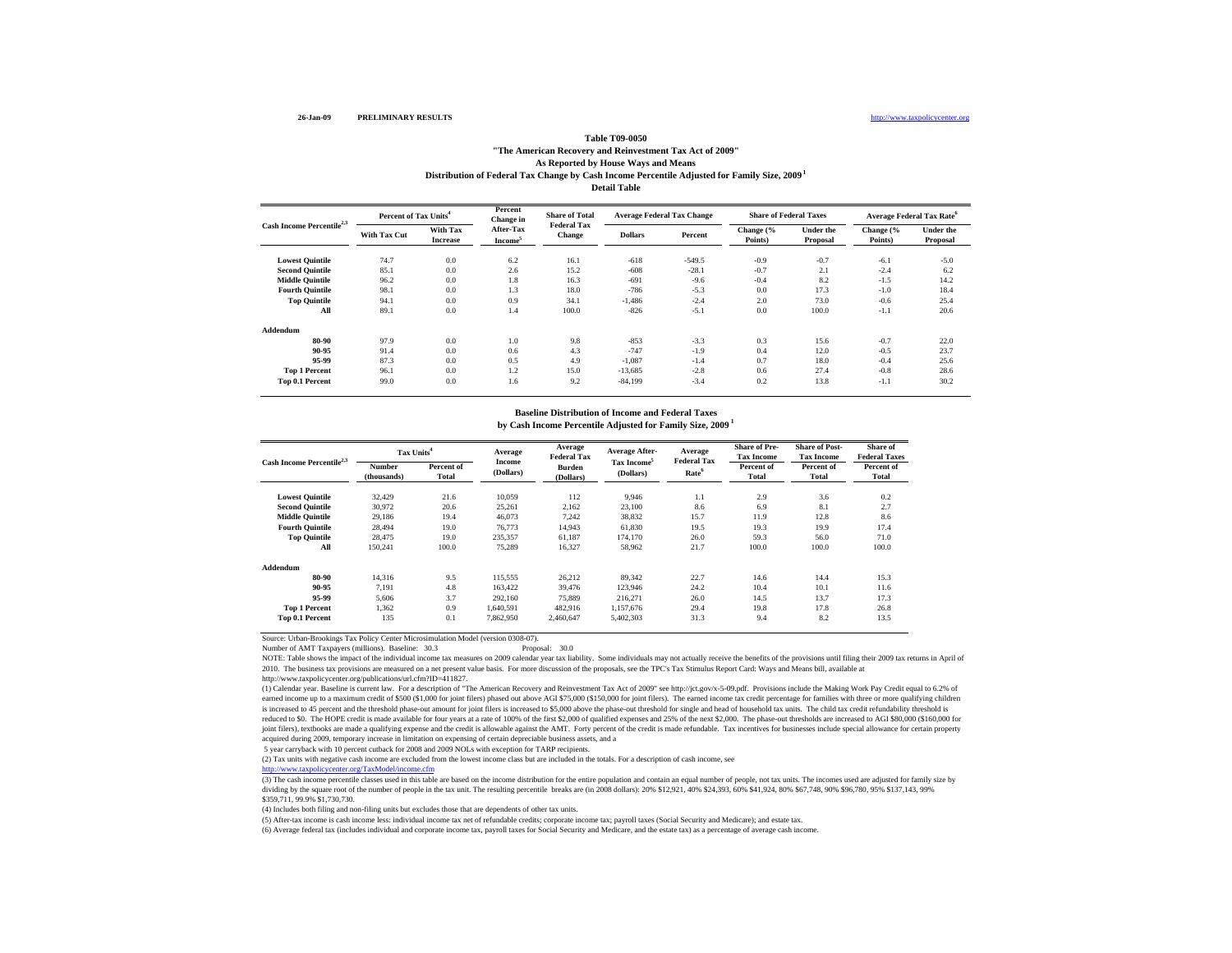### Distribution of Federal Tax Change by Cash Income Percentile Adjusted for Family Size, 2009<sup>1</sup> **Detail Table - Single Tax Units Table T09-0050 "The American Recovery and Reinvestment Tax Act of 2009" As Reported by House Ways and Means**

|                                       | Percent of Tax Units <sup>4</sup> |                             | <b>Percent Change</b>               | <b>Share of Total</b>               | <b>Average Federal Tax Change</b> |         |                      | <b>Share of Federal Taxes</b> | <b>Average Federal Tax Rate<sup>6</sup></b> |                              |
|---------------------------------------|-----------------------------------|-----------------------------|-------------------------------------|-------------------------------------|-----------------------------------|---------|----------------------|-------------------------------|---------------------------------------------|------------------------------|
| Cash Income Percentile <sup>2,3</sup> | With Tax Cut                      | With Tax<br><b>Increase</b> | in After-Tax<br>Income <sup>5</sup> | <b>Federal Tax</b><br><b>Change</b> | <b>Dollars</b>                    | Percent | Change (%<br>Points) | <b>Under the</b><br>Proposal  | Change (%<br>Points)                        | <b>Under the</b><br>Proposal |
| <b>Lowest Quintile</b>                | 68.1                              | 0.0                         | 4.4                                 | 18.4                                | $-316$                            | $-61.3$ | $-0.9$               | 0.7                           | $-4.1$                                      | 2.6                          |
| <b>Second Quintile</b>                | 77.2                              | 0.0                         | 2.1                                 | 16.9                                | $-352$                            | $-17.0$ | $-0.7$               | 4.6                           | $-1.9$                                      | 9.0                          |
| <b>Middle Quintile</b>                | 95.1                              | 0.0                         | 1.8                                 | 19.8                                | $-485$                            | $-8.2$  | $-0.4$               | 12.4                          | $-1.5$                                      | 16.3                         |
| <b>Fourth Quintile</b>                | 97.6                              | 0.0                         | 1.2                                 | 17.2                                | $-504$                            | $-4.4$  | 0.2                  | 20.8                          | $-0.9$                                      | 19.9                         |
| <b>Top Quintile</b>                   | 91.9                              | 0.0                         | 0.9                                 | 27.4                                | $-970$                            | $-2.4$  | 1.8                  | 61.4                          | $-0.6$                                      | 25.8                         |
| All                                   | 83.3                              | 0.0                         | 1.4                                 | 100.0                               | $-475$                            | $-5.3$  | 0.0                  | 100.0                         | $-1.1$                                      | 20.3                         |
| Addendum                              |                                   |                             |                                     |                                     |                                   |         |                      |                               |                                             |                              |
| 80-90                                 | 98.1                              | 0.0                         | 0.8                                 | 7.9                                 | $-528$                            | $-2.7$  | 0.4                  | 15.7                          | $-0.6$                                      | 22.9                         |
| 90-95                                 | 84.7                              | 0.0                         | 0.5                                 | 2.8                                 | $-399$                            | $-1.4$  | 0.4                  | 11.1                          | $-0.3$                                      | 24.1                         |
| 95-99                                 | 83.1                              | 0.0                         | 0.7                                 | 5.1                                 | $-986$                            | $-1.9$  | 0.5                  | 14.4                          | $-0.5$                                      | 24.9                         |
| <b>Top 1 Percent</b>                  | 94.7                              | 0.0                         | 1.4                                 | 11.6                                | $-10,610$                         | $-3.1$  | 0.5                  | 20.3                          | $-1.0$                                      | 30.6                         |
| <b>Top 0.1 Percent</b>                | 98.3                              | 0.0                         | 1.8                                 | 6.3                                 | $-65,470$                         | $-3.4$  | 0.2                  | 10.0                          | $-1.2$                                      | 33.6                         |

#### **by Cash Income Percentile Adjusted for Family Size, 2009 1 Baseline Distribution of Income and Federal Taxes**

|                                       | Tax Units <sup>4</sup> |                         | Average             | Average<br><b>Federal Tax</b> | <b>Average After-</b>                | Average<br><b>Federal Tax</b> | <b>Share of Pre-</b><br><b>Tax Income</b> | <b>Share of Post-</b><br><b>Tax Income</b> | Share of<br><b>Federal Taxes</b> |
|---------------------------------------|------------------------|-------------------------|---------------------|-------------------------------|--------------------------------------|-------------------------------|-------------------------------------------|--------------------------------------------|----------------------------------|
| Cash Income Percentile <sup>2,3</sup> | Number<br>(thousands)  | <b>Percent of Total</b> | Income<br>(Dollars) | Burden<br>(Dollars)           | Tax Income <sup>5</sup><br>(Dollars) | Rate <sup>6</sup>             | <b>Percent of Total</b>                   | <b>Percent of Total</b>                    | <b>Percent of Total</b>          |
| <b>Lowest Quintile</b>                | 17,979                 | 27.7                    | 7,650               | 516                           | 7,135                                | 6.7                           | 5.0                                       | 6.0                                        | 1.6                              |
| <b>Second Quintile</b>                | 14,788                 | 22.8                    | 19,082              | 2,070                         | 17,012                               | 10.9                          | 10.3                                      | 11.7                                       | 5.2                              |
| <b>Middle Ouintile</b>                | 12,570                 | 19.4                    | 33,514              | 5,946                         | 27,569                               | 17.7                          | 15.4                                      | 16.1                                       | 12.8                             |
| <b>Fourth Ouintile</b>                | 10.552                 | 16.2                    | 54,870              | 11.411                        | 43.459                               | 20.8                          | 21.2                                      | 21.4                                       | 20.6                             |
| <b>Top Quintile</b>                   | 8.719                  | 13.4                    | 151.432             | 39,958                        | 111.475                              | 26.4                          | 48.3                                      | 45.3                                       | 59.6                             |
| All                                   | 64,958                 | 100.0                   | 42,053              | 8,992                         | 33,060                               | 21.4                          | 100.0                                     | 100.0                                      | 100.0                            |
| Addendum                              |                        |                         |                     |                               |                                      |                               |                                           |                                            |                                  |
| 80-90                                 | 4,605                  | 7.1                     | 82,197              | 19,332                        | 62,864                               | 23.5                          | 13.9                                      | 13.5                                       | 15.2                             |
| 90-95                                 | 2,193                  | 3.4                     | 116.199             | 28,380                        | 87,819                               | 24.4                          | 9.3                                       | 9.0                                        | 10.7                             |
| 95-99                                 | 1,584                  | 2.4                     | 201,882             | 51,224                        | 150,659                              | 25.4                          | 11.7                                      | 11.1                                       | 13.9                             |
| <b>Top 1 Percent</b>                  | 338                    | 0.5                     | 1,087,643           | 343,531                       | 744,112                              | 31.6                          | 13.5                                      | 11.7                                       | 19.9                             |
| <b>Top 0.1 Percent</b>                | 30                     | 0.1                     | 5.550.592           | 1.927.489                     | 3.623.103                            | 34.7                          | 6.1                                       | 5.0                                        | 9.9                              |

Source: Urban-Brookings Tax Policy Center Microsimulation Model (version 0308-07).

NOTE: Table shows the impact of the individual income tax measures on 2009 calendar year tax liability. Some individuals may not actually receive the benefits of the provisions until filing their 2009 tax returns in April The business tax provisions are measured on a net present value basis. For more discussion of the proposals, see the TPC's Tax Stimulus Report Card: Ways and Means bill, available at

http://www.taxpolicycenter.org/publications/url.cfm?ID=411827.

(1) Calendar year. Baseline is current law. For a description of "The American Recovery and Reinvestment Tax Act of 2009" see http://jct.gov/x-5-09.pdf. Provisions include the Making Work Pay Credit equal to 6.2% of earned income up to a maximum credit of \$500 (\$1,000 for joint filers) phased out above AGI \$75,000 (\$150,000 for joint filers). The earned income tax credit percentage for families with three or more qualifying children is incre percent and the threshold phase-out amount for joint filers is increased to \$5,000 above the phase-out threshold for single and head of household tax units. The child tax credit refundability threshold is reduced to \$0. Th credit is made available for four years at a rate of 100% of the first \$2,000 of qualified expenses and 25% of the next \$2,000. The phase-out thresholds are increased to AGI \$80,000 (\$160,000 for joint filers), textbooks a qualifying expense and the credit is allowable against the AMT. Forty percent of the credit is made refundable. Tax incentives for businesses include special allowance for certain property acquired during 2009, temporary i limitation on expensing of certain depreciable business assets, and a

5 year carryback with 10 percent cutback for 2008 and 2009 NOLs with exception for TARP recipients.

(2) Tax units with negative cash income are excluded from the lowest income class but are included in the totals. For a description of cash income, see

http://www.taxpolicycenter.org/TaxModel/income.cfm

(3) The cash income percentile classes used in this table are based on the income distribution for the entire population and contain an equal number of people, not tax units. The incomes used are adjusted for family size b the square root of the number of people in the tax unit. The resulting percentile breaks are (in 2008 dollars): 20% \$12,921, 40% \$24,393, 60% \$41,924, 80% \$67,748, 90% \$96,780, 95% \$137,143, 99% \$359,711, 99.9% \$1,730,730.

(4) Includes both filing and non-filing units but excludes those that are dependents of other tax units.

(5) After-tax income is cash income less: individual income tax net of refundable credits; corporate income tax; payroll taxes (Social Security and Medicare); and estate tax.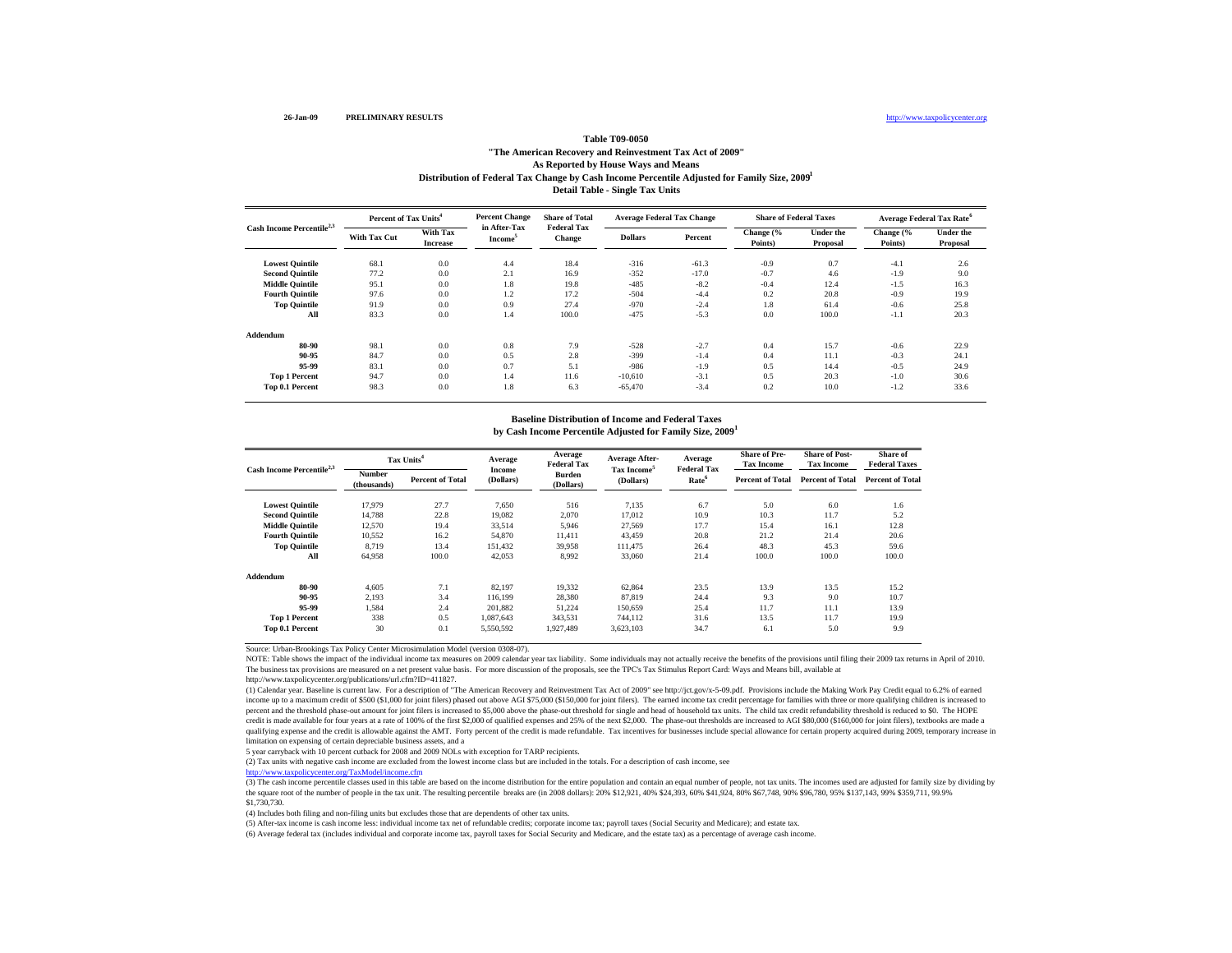### Distribution of Federal Tax Change by Cash Income Percentile Adjusted for Family Size, 2009<sup>1</sup> **Detail Table - Married Tax Units Filing Jointly Table T09-0050 "The American Recovery and Reinvestment Tax Act of 2009" As Reported by House Ways and Means**

|                                       |                     | <b>Percent Change</b><br>Percent of Tax Units <sup>4</sup> |                                     | <b>Share of Total</b>        |                | <b>Average Federal Tax Change</b> | <b>Share of Federal Taxes</b> |                              | <b>Average Federal Tax Rate<sup>6</sup></b> |                              |
|---------------------------------------|---------------------|------------------------------------------------------------|-------------------------------------|------------------------------|----------------|-----------------------------------|-------------------------------|------------------------------|---------------------------------------------|------------------------------|
| Cash Income Percentile <sup>2,3</sup> | <b>With Tax Cut</b> | With Tax<br><b>Increase</b>                                | in After-Tax<br>Income <sup>5</sup> | <b>Federal Tax</b><br>Change | <b>Dollars</b> | Percent                           | Change (%<br>Points)          | <b>Under the</b><br>Proposal | Change (%<br>Points)                        | <b>Under the</b><br>Proposal |
| <b>Lowest Quintile</b>                | 76.2                | 0.0                                                        | 6.6                                 | 8.0                          | $-877$         | $-767.3$                          | $-0.4$                        | $-0.3$                       | $-6.6$                                      | $-5.7$                       |
| <b>Second Quintile</b>                | 88.7                | 0.0                                                        | 3.3                                 | 11.6                         | $-979$         | $-37.6$                           | $-0.5$                        | 0.9                          | $-3.0$                                      | 5.0                          |
| <b>Middle Quintile</b>                | 96.2                | 0.0                                                        | 1.9                                 | 14.7                         | $-966$         | $-11.4$                           | $-0.4$                        | 5.2                          | $-1.6$                                      | 12.7                         |
| <b>Fourth Quintile</b>                | 98.6                | 0.0                                                        | 1.4                                 | 21.2                         | $-1,036$       | $-5.9$                            | $-0.3$                        | 15.1                         | $-1.1$                                      | 17.6                         |
| <b>Top Quintile</b>                   | 96.4                | 0.0                                                        | 0.9                                 | 44.2                         | $-1,768$       | $-2.5$                            | 1.5                           | 79.1                         | $-0.6$                                      | 25.2                         |
| All                                   | 93.5                | 0.0                                                        | 1.3                                 | 100.0                        | $-1,221$       | $-4.3$                            | 0.0                           | 100.0                        | $-1.0$                                      | 21.7                         |
| Addendum                              |                     |                                                            |                                     |                              |                |                                   |                               |                              |                                             |                              |
| 80-90                                 | 99.3                | 0.0                                                        | 1.0                                 | 13.0                         | $-1,083$       | $-3.6$                            | 0.1                           | 15.6                         | $-0.8$                                      | 21.5                         |
| 90-95                                 | 95.8                | 0.0                                                        | 0.7                                 | 6.1                          | $-937$         | $-2.1$                            | 0.3                           | 12.8                         | $-0.5$                                      | 23.5                         |
| 95-99                                 | 90.1                | 0.0                                                        | 0.5                                 | 5.9                          | $-1,137$       | $-1.3$                            | 0.6                           | 20.1                         | $-0.3$                                      | 25.8                         |
| <b>Top 1 Percent</b>                  | 97.0                | 0.0                                                        | 1.1                                 | 19.3                         | $-14.486$      | $-2.8$                            | 0.5                           | 30.6                         | $-0.8$                                      | 28.2                         |
| Top 0.1 Percent                       | 99.3                | 0.0                                                        | 1.5                                 | 11.9                         | $-88,743$      | $-3.4$                            | 0.1                           | 15.1                         | $-1.1$                                      | 29.6                         |

#### **by Cash Income Percentile Adjusted for Family Size, 2009 1 Baseline Distribution of Income and Federal Taxes**

| Cash Income Percentile <sup>2,3</sup> |                       | Tax Units <sup>4</sup>  | Average             | Average<br><b>Federal Tax</b> | Average After-                       | Average<br><b>Federal Tax</b> | <b>Share of Pre-</b><br><b>Tax Income</b> | <b>Share of Post-</b><br><b>Tax Income</b> | Share of<br><b>Federal Taxes</b> |
|---------------------------------------|-----------------------|-------------------------|---------------------|-------------------------------|--------------------------------------|-------------------------------|-------------------------------------------|--------------------------------------------|----------------------------------|
|                                       | Number<br>(thousands) | <b>Percent of Total</b> | Income<br>(Dollars) | <b>Burden</b><br>(Dollars)    | Tax Income <sup>5</sup><br>(Dollars) | Rate <sup>6</sup>             | <b>Percent of Total</b>                   | <b>Percent of Total</b>                    | <b>Percent of Total</b>          |
| <b>Lowest Ouintile</b>                | 6.621                 | 11.1                    | 13.343              | 114                           | 13,229                               | 0.9                           | 1.2                                       | 1.5                                        | 0.0                              |
| <b>Second Ouintile</b>                | 8.578                 | 14.4                    | 32,397              | 2.601                         | 29,796                               | 8.0                           | 3.7                                       | 4.4                                        | 1.3                              |
| <b>Middle Quintile</b>                | 11,027                | 18.5                    | 59,438              | 8,506                         | 50,932                               | 14.3                          | 8.8                                       | 9.8                                        | 5.6                              |
| <b>Fourth Ouintile</b>                | 14,829                | 24.9                    | 93,284              | 17.455                        | 75,829                               | 18.7                          | 18.6                                      | 19.5                                       | 15.4                             |
| <b>Top Quintile</b>                   | 18.163                | 30.5                    | 278,505             | 72.051                        | 206.454                              | 25.9                          | 68.0                                      | 65.1                                       | 77.6                             |
| All                                   | 59.479                | 100.0                   | 125.155             | 28,353                        | 96,802                               | 22.7                          | 100.0                                     | 100.0                                      | 100.0                            |
| Addendum                              |                       |                         |                     |                               |                                      |                               |                                           |                                            |                                  |
| 80-90                                 | 8.717                 | 14.7                    | 134,567             | 30.028                        | 104.539                              | 22.3                          | 15.8                                      | 15.8                                       | 15.5                             |
| 90-95                                 | 4,700                 | 7.9                     | 186,829             | 44,909                        | 141,920                              | 24.0                          | 11.8                                      | 11.6                                       | 12.5                             |
| 95-99                                 | 3.780                 | 6.4                     | 332,302             | 86,888                        | 245.414                              | 26.2                          | 16.9                                      | 16.1                                       | 19.5                             |
| <b>Top 1 Percent</b>                  | 965                   | 1.6                     | 1,813,978           | 525,568                       | 1,288,411                            | 29.0                          | 23.5                                      | 21.6                                       | 30.1                             |
| <b>Top 0.1 Percent</b>                | 97                    | 0.2                     | 8.464.842           | 2,593,746                     | 5,871,096                            | 30.6                          | 11.1                                      | 9.9                                        | 14.9                             |

Source: Urban-Brookings Tax Policy Center Microsimulation Model (version 0308-07).

NOTE: Table shows the impact of the individual income tax measures on 2009 calendar year tax liability. Some individuals may not actually receive the benefits of the provisions until filing their 2009 tax returns in April The business tax provisions are measured on a net present value basis. For more discussion of the proposals, see the TPC's Tax Stimulus Report Card: Ways and Means bill, available at

http://www.taxpolicycenter.org/publications/url.cfm?ID=411827.

(1) Calendar year. Baseline is current law. For a description of "The American Recovery and Reinvestment Tax Act of 2009" see http://jct.gov/x-5-09.pdf. Provisions include the Making Work Pay Credit equal to 6.2% of earned income up to a maximum credit of \$500 (\$1,000 for joint filers) phased out above AGI \$75,000 (\$150,000 for joint filers). The earned income tax credit percentage for families with three or more qualifying children is incre percent and the threshold phase-out amount for joint filers is increased to \$5,000 above the phase-out threshold for single and head of household tax units. The child tax credit refundability threshold is reduced to \$0. Th credit is made available for four years at a rate of 100% of the first \$2,000 of qualified expenses and 25% of the next \$2,000. The phase-out thresholds are increased to AGI \$80,000 (\$160,000 for joint filers), textbooks a qualifying expense and the credit is allowable against the AMT. Forty percent of the credit is made refundable. Tax incentives for businesses include special allowance for certain property acquired during 2009, temporary i limitation on expensing of certain depreciable business assets, and a

5 year carryback with 10 percent cutback for 2008 and 2009 NOLs with exception for TARP recipients.

(2) Tax units with negative cash income are excluded from the lowest income class but are included in the totals. For a description of cash income, see

http://www.taxpolicycenter.org/TaxModel/income.cfm

(3) The cash income percentile classes used in this table are based on the income distribution for the entire population and contain an equal number of people, not tax units. The incomes used are adjusted for family size b the square root of the number of people in the tax unit. The resulting percentile breaks are (in 2008 dollars): 20% \$12,921, 40% \$24,393, 60% \$41,924, 80% \$67,748, 90% \$96,780, 95% \$137,143, 99% \$359,711, 99.9% \$1,730,730.

(4) Includes both filing and non-filing units but excludes those that are dependents of other tax units.

(5) After-tax income is cash income less: individual income tax net of refundable credits; corporate income tax; payroll taxes (Social Security and Medicare); and estate tax.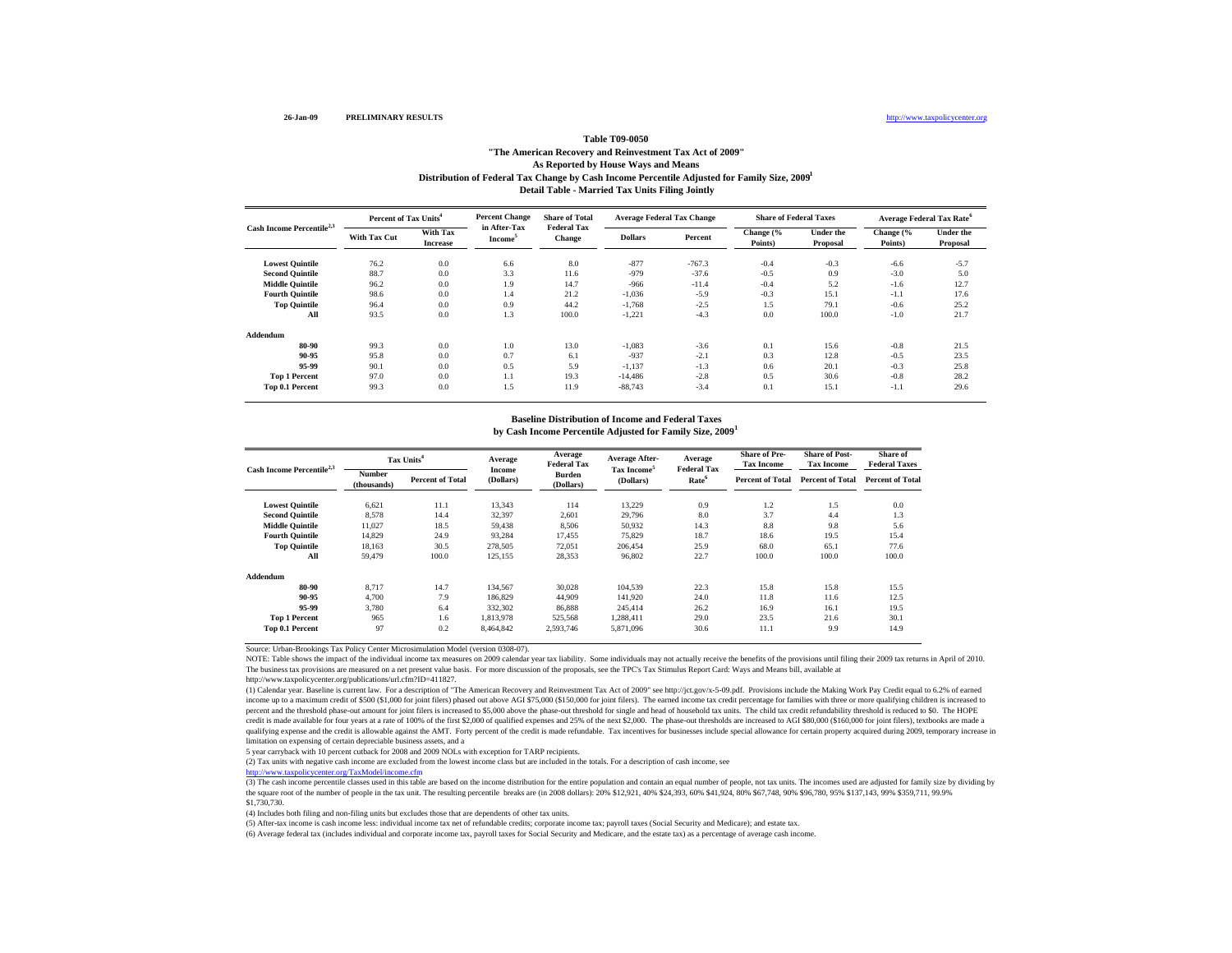## Distribution of Federal Tax Change by Cash Income Percentile Adjusted for Family Size, 2009<sup>1</sup> **Detail Table - Head of Household Tax Units Table T09-0050 "The American Recovery and Reinvestment Tax Act of 2009" As Reported by House Ways and Means**

|                                       | Percent of Tax Units <sup>4</sup> |                             | <b>Percent Change</b>               | <b>Share of Total</b>               | <b>Average Federal Tax Change</b> |         | <b>Share of Federal Taxes</b> |                       | <b>Average Federal Tax Rate<sup>6</sup></b> |                       |
|---------------------------------------|-----------------------------------|-----------------------------|-------------------------------------|-------------------------------------|-----------------------------------|---------|-------------------------------|-----------------------|---------------------------------------------|-----------------------|
| Cash Income Percentile <sup>2,3</sup> | With Tax Cut                      | With Tax<br><b>Increase</b> | in After-Tax<br>Income <sup>5</sup> | <b>Federal Tax</b><br><b>Change</b> | <b>Dollars</b>                    | Percent | Change (%<br>Points)          | Under the<br>Proposal | Change (%<br>Points)                        | Under the<br>Proposal |
| <b>Lowest Quintile</b>                | 88.6                              | 0.0                         | 8.1                                 | 44.9                                | $-1,116$                          | 126.6   | $-8.2$                        | $-13.3$               | $-8.6$                                      | $-15.4$               |
| <b>Second Quintile</b>                | 96.5                              | 0.0                         | 2.5                                 | 26.8                                | $-700$                            | $-40.0$ | $-2.9$                        | 6.6                   | $-2.4$                                      | 3.5                   |
| <b>Middle Quintile</b>                | 98.7                              | 0.0                         | 1.5                                 | 16.4                                | $-632$                            | $-8.3$  | 1.9                           | 30.1                  | $-1.3$                                      | 14.3                  |
| <b>Fourth Quintile</b>                | 97.8                              | 0.0                         | 1.0                                 | 7.5                                 | $-570$                            | $-3.7$  | 3.5                           | 32.2                  | $-0.8$                                      | 19.6                  |
| <b>Top Quintile</b>                   | 76.8                              | 0.0                         | 0.5                                 | 4.2                                 | $-703$                            | $-1.6$  | 5.7                           | 44.3                  | $-0.4$                                      | 24.9                  |
| All                                   | 93.5                              | 0.0                         | 2.3                                 | 100.0                               | $-807$                            | $-14.2$ | 0.0                           | 100.0                 | $-2.0$                                      | 12.1                  |
| Addendum                              |                                   |                             |                                     |                                     |                                   |         |                               |                       |                                             |                       |
| 80-90                                 | 80.7                              | 0.0                         | 0.4                                 | 1.2                                 | $-301$                            | $-1.2$  | 2.2                           | 16.4                  | $-0.3$                                      | 23.2                  |
| 90-95                                 | 66.7                              | 0.0                         | 0.2                                 | 0.3                                 | $-270$                            | $-0.7$  | 0.9                           | 6.7                   | $-0.2$                                      | 24.4                  |
| 95-99                                 | 70.4                              | 0.0                         | 0.5                                 | 0.8                                 | $-971$                            | $-1.4$  | 1.2                           | 9.4                   | $-0.4$                                      | 24.6                  |
| <b>Top 1 Percent</b>                  | 87.4                              | 0.0                         | 1.1                                 | 1.9                                 | $-11,651$                         | $-2.6$  | 1.4                           | 11.8                  | $-0.8$                                      | 28.4                  |
| <b>Top 0.1 Percent</b>                | 98.6                              | 0.0                         | 1.5                                 | 1.2                                 | $-78,316$                         | $-3.3$  | 0.6                           | 5.6                   | $-1.0$                                      | 30.0                  |

#### **by Cash Income Percentile Adjusted for Family Size, 2009 1 Baseline Distribution of Income and Federal Taxes**

|                                       |                       | Tax Units <sup>4</sup>  |                     | Average<br><b>Federal Tax</b> | <b>Average After-</b><br>Tax Income <sup>5</sup> | Average<br><b>Federal Tax</b> | <b>Share of Pre-</b><br><b>Tax Income</b> | <b>Share of Post-</b><br><b>Tax Income</b> | Share of<br><b>Federal Taxes</b> |
|---------------------------------------|-----------------------|-------------------------|---------------------|-------------------------------|--------------------------------------------------|-------------------------------|-------------------------------------------|--------------------------------------------|----------------------------------|
| Cash Income Percentile <sup>2,3</sup> | Number<br>(thousands) | <b>Percent of Total</b> | Income<br>(Dollars) | Burden<br>(Dollars)           | (Dollars)                                        | Rate <sup>6</sup>             | <b>Percent of Total</b>                   | <b>Percent of Total</b>                    | <b>Percent of Total</b>          |
| <b>Lowest Ouintile</b>                | 7.558                 | 32.5                    | 12,952              | $-882$                        | 13,834                                           | $-6.8$                        | 10.4                                      | 13.0                                       | $-5.0$                           |
| <b>Second Quintile</b>                | 7.198                 | 30.9                    | 29.592              | 1.748                         | 27.844                                           | 5.9                           | 22.7                                      | 24.8                                       | 9.5                              |
| <b>Middle Quintile</b>                | 4,877                 | 20.9                    | 49,284              | 7.665                         | 41,618                                           | 15.6                          | 25.6                                      | 25.2                                       | 28.2                             |
| <b>Fourth Quintile</b>                | 2,482                 | 10.7                    | 75.584              | 15,365                        | 60,219                                           | 20.3                          | 20.0                                      | 18.5                                       | 28.7                             |
| <b>Top Quintile</b>                   | 1.128                 | 4.8                     | 179.427             | 45,427                        | 134,000                                          | 25.3                          | 21.5                                      | 18.7                                       | 38.6                             |
| All                                   | 23,292                | 100.0                   | 40.351              | 5,702                         | 34,650                                           | 14.1                          | 100.0                                     | 100.0                                      | 100.0                            |
| Addendum                              |                       |                         |                     |                               |                                                  |                               |                                           |                                            |                                  |
| 80-90                                 | 730                   | 3.1                     | 109,967             | 25,852                        | 84.115                                           | 23.5                          | 8.6                                       | 7.6                                        | 14.2                             |
| 90-95                                 | 209                   | 0.9                     | 149.881             | 36,811                        | 113,070                                          | 24.6                          | 3.3                                       | 2.9                                        | 5.8                              |
| 95-99                                 | 158                   | 0.7                     | 276,495             | 69,076                        | 207.418                                          | 25.0                          | 4.7                                       | 4.1                                        | 8.2                              |
| <b>Top 1 Percent</b>                  | 31                    | 0.1                     | 1,510,258           | 441,162                       | 1,069,096                                        | 29.2                          | 5.0                                       | 4.1                                        | 10.4                             |
| Top 0.1 Percent                       | 3                     | 0.0                     | 7,770,538           | 2,410,886                     | 5,359,652                                        | 31.0                          | 2.3                                       | 1.8                                        | 5.0                              |

Source: Urban-Brookings Tax Policy Center Microsimulation Model (version 0308-07).

NOTE: Table shows the impact of the individual income tax measures on 2009 calendar year tax liability. Some individuals may not actually receive the benefits of the provisions until filing their 2009 tax returns in April The business tax provisions are measured on a net present value basis. For more discussion of the proposals, see the TPC's Tax Stimulus Report Card: Ways and Means bill, available at

http://www.taxpolicycenter.org/publications/url.cfm?ID=411827.

(1) Calendar year. Baseline is current law. For a description of "The American Recovery and Reinvestment Tax Act of 2009" see http://jct.gov/x-5-09.pdf. Provisions include the Making Work Pay Credit equal to 6.2% of earned income up to a maximum credit of \$500 (\$1,000 for joint filers) phased out above AGI \$75,000 (\$150,000 for joint filers). The earned income tax credit percentage for families with three or more qualifying children is incre percent and the threshold phase-out amount for joint filers is increased to \$5,000 above the phase-out threshold for single and head of household tax units. The child tax credit refundability threshold is reduced to \$0. Th credit is made available for four years at a rate of 100% of the first \$2,000 of qualified expenses and 25% of the next \$2,000. The phase-out thresholds are increased to AGI \$80,000 (\$160,000 for joint filers), textbooks a qualifying expense and the credit is allowable against the AMT. Forty percent of the credit is made refundable. Tax incentives for businesses include special allowance for certain property acquired during 2009, temporary i limitation on expensing of certain depreciable business assets, and a

5 year carryback with 10 percent cutback for 2008 and 2009 NOLs with exception for TARP recipients.

(2) Tax units with negative cash income are excluded from the lowest income class but are included in the totals. For a description of cash income, see

http://www.taxpolicycenter.org/TaxModel/income.cfm

(3) The cash income percentile classes used in this table are based on the income distribution for the entire population and contain an equal number of people, not tax units. The incomes used are adjusted for family size b the square root of the number of people in the tax unit. The resulting percentile breaks are (in 2008 dollars): 20% \$12,921, 40% \$24,393, 60% \$41,924, 80% \$67,748, 90% \$96,780, 95% \$137,143, 99% \$359,711, 99.9% \$1,730,730.

(4) Includes both filing and non-filing units but excludes those that are dependents of other tax units.

(5) After-tax income is cash income less: individual income tax net of refundable credits; corporate income tax; payroll taxes (Social Security and Medicare); and estate tax.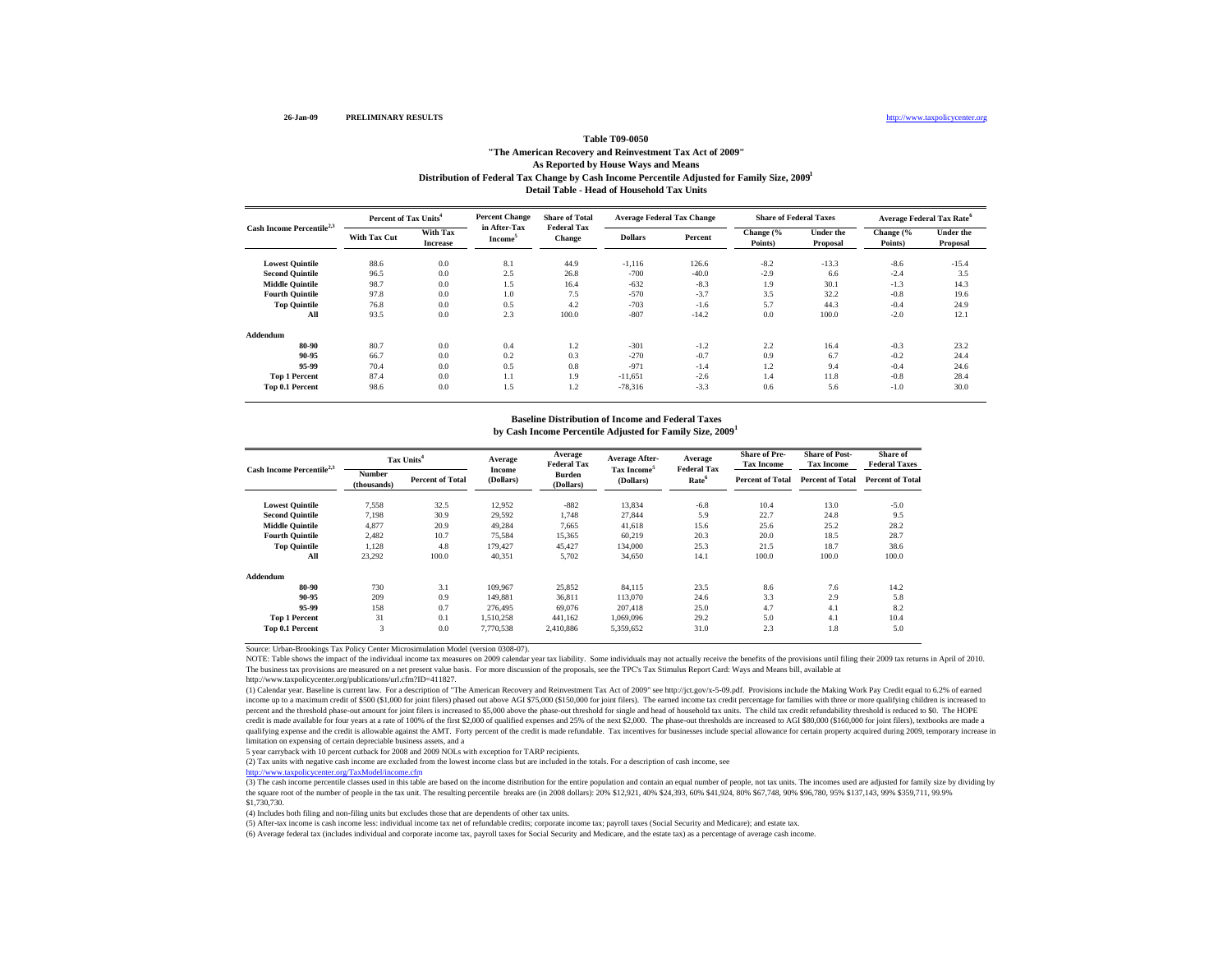#### http://www.taxpolicycenter.org

### **Distribution of Federal Tax Change by Cash Income Percentile Adjusted for Family Size, 2009 1 Detail Table - Tax Units with ChildrenTable T09-0050 "The American Recovery and Reinvestment Tax Act of 2009" As Reported by House Ways and Means**

|                                       |              | Percent of Tax Units <sup>4</sup> |                                  | <b>Share of Total</b><br><b>Federal Tax</b> | <b>Average Federal Tax Change</b> |         | <b>Share of Federal Taxes</b> |                              | <b>Average Federal Tax Rate<sup>6</sup></b> |                              |
|---------------------------------------|--------------|-----------------------------------|----------------------------------|---------------------------------------------|-----------------------------------|---------|-------------------------------|------------------------------|---------------------------------------------|------------------------------|
| Cash Income Percentile <sup>2,3</sup> | With Tax Cut | With Tax<br><b>Increase</b>       | After-Tax<br>Income <sup>5</sup> | Change                                      | <b>Dollars</b>                    | Percent | Change (%<br>Points)          | <b>Under the</b><br>Proposal | Change (%<br>Points)                        | <b>Under the</b><br>Proposal |
| <b>Lowest Quintile</b>                | 93.3         | 0.0                               | 8.9                              | 23.2                                        | $-1,374$                          | 112.6   | $-1.5$                        | $-2.7$                       | $-9.7$                                      | $-18.3$                      |
| <b>Second Quintile</b>                | 99.4         | 0.0                               | 3.3                              | 18.5                                        | $-1,045$                          | $-51.3$ | $-1.0$                        | 1.1                          | $-3.1$                                      | 3.0                          |
| <b>Middle Quintile</b>                | 99.6         | 0.0                               | 1.9                              | 17.4                                        | $-953$                            | $-10.0$ | $-0.5$                        | 9.7                          | $-1.6$                                      | 14.0                         |
| <b>Fourth Quintile</b>                | 99.4         | 0.0                               | 1.3                              | 18.0                                        | $-1,079$                          | $-5.2$  | 0.1                           | 20.1                         | $-1.1$                                      | 19.3                         |
| <b>Top Quintile</b>                   | 92.3         | 0.0                               | 0.7                              | 22.6                                        | $-1,577$                          | $-1.9$  | 2.9                           | 71.7                         | $-0.5$                                      | 26.4                         |
| All                                   | 96.9         | 0.0                               | 1.6                              | 100.0                                       | $-1,189$                          | $-5.8$  | 0.0                           | 100.0                        | $-1.3$                                      | 20.2                         |
| Addendum                              |              |                                   |                                  |                                             |                                   |         |                               |                              |                                             |                              |
| 80-90                                 | 96.3         | 0.0                               | 0.9                              | 7.8                                         | $-1,040$                          | $-2.8$  | 0.5                           | 16.5                         | $-0.7$                                      | 23.2                         |
| 90-95                                 | 89.0         | 0.0                               | 0.4                              | 2.1                                         | $-612$                            | $-1.1$  | 0.6                           | 11.6                         | $-0.3$                                      | 25.2                         |
| 95-99                                 | 84.5         | 0.0                               | 0.3                              | 2.6                                         | $-927$                            | $-0.9$  | 0.9                           | 18.0                         | $-0.2$                                      | 27.0                         |
| <b>Top 1 Percent</b>                  | 95.5         | 0.0                               | 1.0                              | 10.2                                        | $-15,334$                         | $-2.4$  | 0.9                           | 25.7                         | $-0.7$                                      | 29.3                         |
| Top 0.1 Percent                       | 99.2         | 0.0                               | 1.5                              | 6.7                                         | $-103.344$                        | $-3.2$  | 0.3                           | 12.3                         | $-1.0$                                      | 30.1                         |

### **by Cash Income Percentile Adjusted for Family Size, 2009 1 Baseline Distribution of Income and Federal Taxes**

| Cash Income Percentile <sup>2,3</sup> | Tax Units <sup>4</sup>       |                     | Average             | Average<br><b>Federal Tax</b> | <b>Average After-</b>   | Average<br><b>Federal Tax</b> | <b>Share of Pre-</b><br><b>Tax Income</b> | <b>Share of Post-</b><br><b>Tax Income</b> | Share of<br><b>Federal Taxes</b> |
|---------------------------------------|------------------------------|---------------------|---------------------|-------------------------------|-------------------------|-------------------------------|-------------------------------------------|--------------------------------------------|----------------------------------|
|                                       | <b>Number</b><br>(thousands) | Percent of<br>Total | Income<br>(Dollars) | <b>Burden</b><br>(Dollars)    | Tax Income<br>(Dollars) | Rate <sup>6</sup>             | Percent of<br>Total                       | Percent of<br>Total                        | Percent of<br>Total              |
| <b>Lowest Quintile</b>                | 9,648                        | 20.1                | 14,150              | $-1,220$                      | 15,370                  | $-8.6$                        | 3.0                                       | 4.1                                        | $-1.2$                           |
| <b>Second Quintile</b>                | 10,138                       | 21.1                | 33,628              | 2,036                         | 31,591                  | 6.1                           | 7.4                                       | 8.9                                        | 2.1                              |
| <b>Middle Quintile</b>                | 10.440                       | 21.7                | 61,157              | 9,541                         | 51,616                  | 15.6                          | 13.9                                      | 15.0                                       | 10.1                             |
| <b>Fourth Quintile</b>                | 9,539                        | 19.8                | 101.199             | 20,635                        | 80,564                  | 20.4                          | 21.1                                      | 21.4                                       | 20.0                             |
| <b>Top Quintile</b>                   | 8.194                        | 17.0                | 306,666             | 82,662                        | 224,004                 | 27.0                          | 54.8                                      | 51.0                                       | 68.9                             |
| All                                   | 48.094                       | 100.0               | 95,281              | 20,453                        | 74.827                  | 21.5                          | 100.0                                     | 100.0                                      | 100.0                            |
| Addendum                              |                              |                     |                     |                               |                         |                               |                                           |                                            |                                  |
| 80-90                                 | 4,292                        | 8.9                 | 153,064             | 36,572                        | 116.491                 | 23.9                          | 14.3                                      | 13.9                                       | 16.0                             |
| 90-95                                 | 1.951                        | 4.1                 | 218.471             | 55,618                        | 162.854                 | 25.5                          | 9.3                                       | 8.8                                        | 11.0                             |
| 95-99                                 | 1.572                        | 3.3                 | 392.713             | 106,796                       | 285.917                 | 27.2                          | 13.5                                      | 12.5                                       | 17.1                             |
| <b>Top 1 Percent</b>                  | 379                          | 0.8                 | 2.144.629           | 644,140                       | 1.500.489               | 30.0                          | 17.7                                      | 15.8                                       | 24.8                             |
| Top 0.1 Percent                       | 37                           | 0.1                 | 10,295,847          | 3,201,831                     | 7.094.016               | 31.1                          | 8.3                                       | 7.3                                        | 12.0                             |

Source: Urban-Brookings Tax Policy Center Microsimulation Model (version 0308-07).

Note: Tax units with children are those claiming an exemption for children at home or away from home.

NOTE: Table shows the impact of the individual income tax measures on 2009 calendar year tax liability. Some individuals may not actually receive the benefits of the provisions until filing their 2009 tax returns in April 2010. The business tax provisions are measured on a net present value basis. For more discussion of the proposals, see the TPC's Tax Stimulus Report Card: Ways and Means bill, available at

http://www.taxpolicycenter.org/publications/url.cfm?ID=411827.

(1) Calendar year. Baseline is current law. For a description of "The American Recovery and Reinvestment Tax Act of 2009" see http://jct.gov/x-5-09.pdf. Provisions include the Making Work Pay Credit equal to 6.2% of earned income up to a maximum credit of \$500 (\$1,000 for joint filers) phased out above AGI \$75,000 (\$150,000 for joint filers). The earned income tax credit percentage for families with three or more qualifying children is increased to 45 percent and the threshold phase-out amount for joint filers is increased to \$5,000 above the phase-out threshold for single and head of household tax units. The child tax credit refundability threshold i reduced to \$0. The HOPE credit is made available for four years at a rate of 100% of the first \$2,000 of qualified expenses and 25% of the next \$2,000. The phase-out thresholds are increased to AGI \$80,000 (\$160,000 for joint filers), textbooks are made a qualifying expense and the credit is allowable against the AMT. Forty percent of the credit is made refundable. Tax incentives for businesses include special allowance for certain property acquired during 2009, temporary increase in limitation on expensing of certain depreciable business assets, and a

5 year carryback with 10 percent cutback for 2008 and 2009 NOLs with exception for TARP recipients.

(2) Tax units with negative cash income are excluded from the lowest income class but are included in the totals. For a description of cash income, see http://www.taxpolicycenter.org/TaxModel/income.cfm

http://www.taxpolicycenter.org/TaxModel/income.cfm<br>(3) The cash income percentile classes used in this table are based on the income distribution for the entire population and contain an equal number of people, not tax uni dividing by the square root of the number of people in the tax unit. The resulting percentile breaks are (in 2008 dollars): 20% \$12,921, 40% \$24,393, 60% \$41,924, 80% \$67,748, 90% \$96,780, 95% \$137,143, 99% \$359,711, 99.9% \$1,730,730.

(4) Includes both filing and non-filing units but excludes those that are dependents of other tax units.

(5) After-tax income is cash income less: individual income tax net of refundable credits; corporate income tax; payroll taxes (Social Security and Medicare); and estate tax.